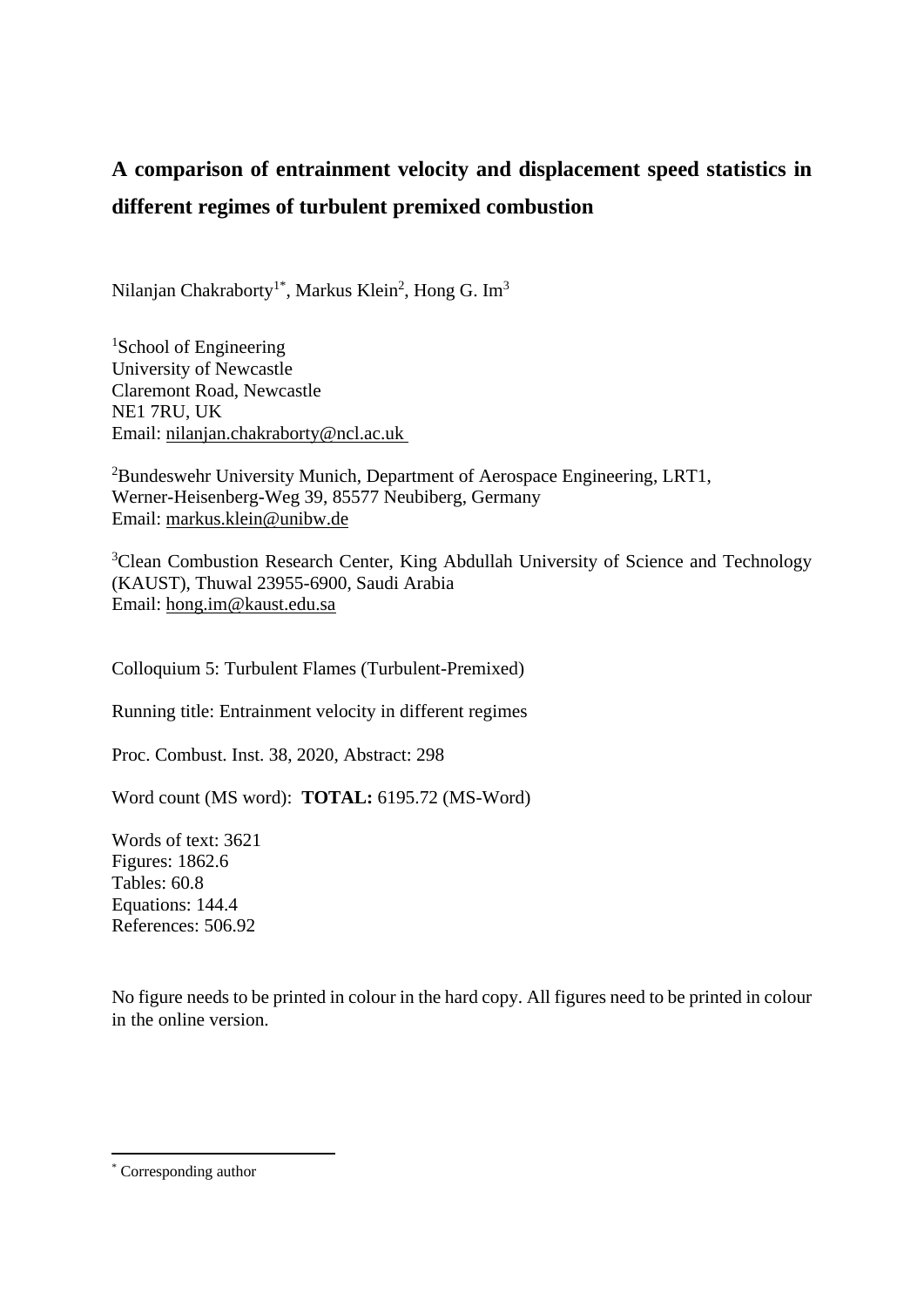#### **ABSTRACT**

The statistics of entrainment velocity, defined as the displacement speed of an enstrophy isosurface, which can be taken to be the interface between turbulent/non-turbulent regions, have been analysed using a Direct Numerical Simulation database of statistically planar  $H_2$ -air flames with a range of different Karlovitz numbers. It has been found that the component of the entrainment velocity arising from molecular dissipation plays a leading order role for all values of Karlovitz number, whereas the relative importance of the baroclinic torque and dilatation rate weakens with increasing Karlovitz number. By contrast, the relative contribution of the entrainment velocity component arising from vortex-stretching strengthens with increasing Karlovitz number  $Ka$ . The mean entrainment velocity remains positive for the case representing the corrugated flamelets regime (i.e.  $Ka < 1$ ), whereas it assumes negative values in the cases with large values of Karlovitz number (i.e.  $Ka \gg 1$ ). The magnitude of the ratio of the mean values of entrainment velocity to the mean values of flame displacement speed conditional upon non-dimensional temperature within the flame front remains of the order of unity irrespective of Karlovitz number. However, the probability density functions of entrainment velocity exhibit considerably higher probabilities of finding large magnitudes than in the case of flame displacement speed. The alignments between the normal vector on the enstrophy isosurface and local principal strain rates have been found to be qualitatively similar to the corresponding alignments between flame normal and local principal strain rates, and the same holds true for the distributions of curvature shape factor of reaction progress variable and enstrophy isosurfaces. These findings indicate that the isosurface topologies and the alignments of normal vectors with local principal strain rates for enstrophy and reaction progress variable exhibit qualitatively similar behaviours. Consequently, turbulence and combustion modelling strategies cannot be considered in isolation in premixed turbulent flames.

**Keywords:** Enstrophy, entrainment velocity, displacement speed, baroclinic torque, curvature shape factor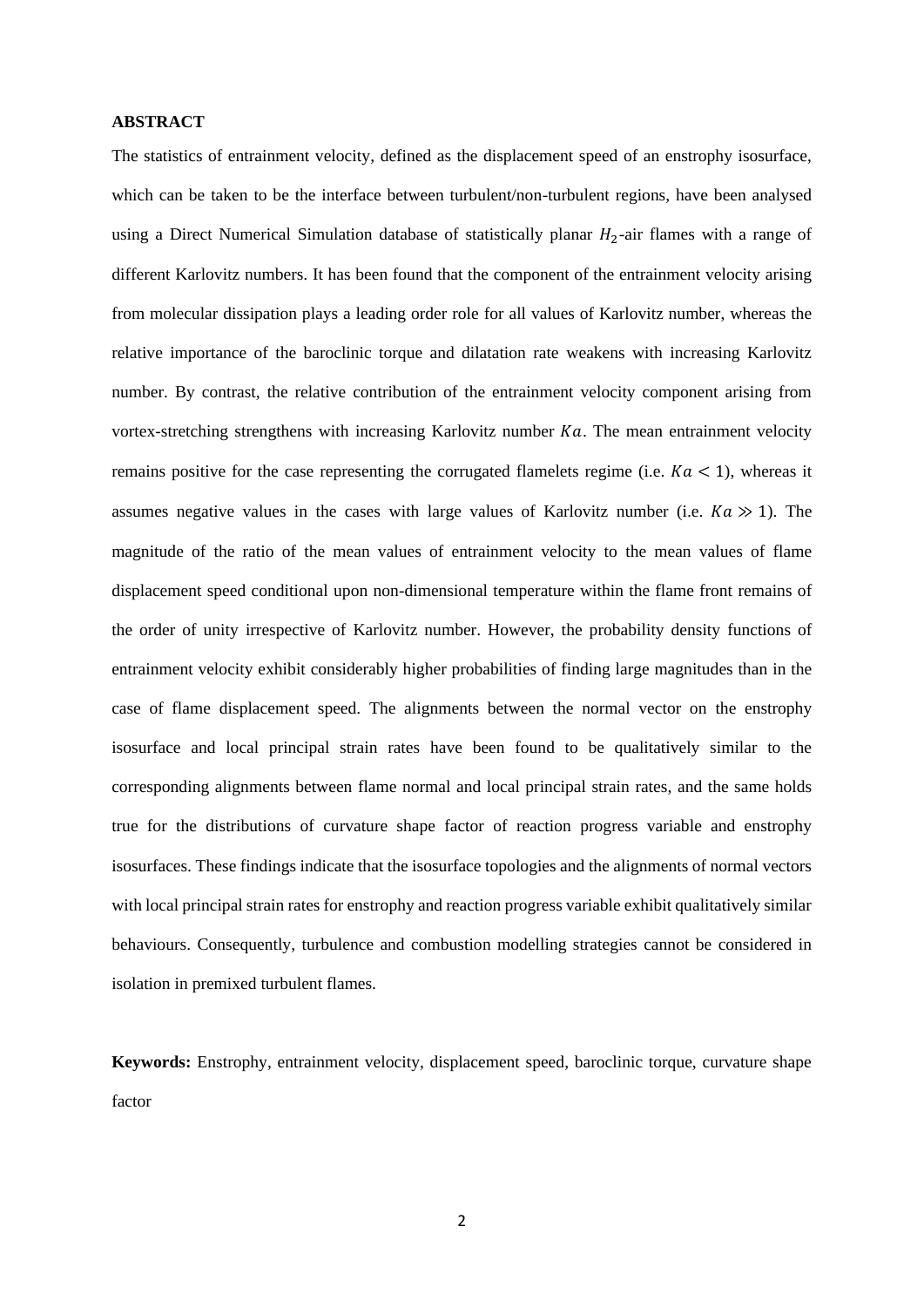#### **1. INTRODUCTION**

The interface between turbulent/non-turbulent (T/NT) fluid regions plays a key role in characterising the intermittency in turbulent flows [1,2]. Libby [3] proposed a transport equation for an intermittency function which varies from zero in the irrotational flow region to unity in the turbulent zone. This methodology has been revised by Dopazo [4,5] by associating physical mechanisms with the source terms of the intermittency function and linking them with the entrainment velocity, which is defined as the displacement speed of an enstrophy isosurface.

The enstrophy  $\Omega$  is defined as  $\Omega = \omega_i \omega_i/2$  where  $\omega_i = \epsilon_{ijk} \partial u_k / \partial x_j$  and  $u_i$  are the i<sup>th</sup> components of vorticity and velocity, respectively. The speed at which an enstrophy isosurface moves normal to itself with respect to the local fluid velocity enables transition from the irrotational to the rotational region with an entrainment speed, which has the same magnitude but an opposite sign to that of the displacement speed for the enstrophy isosurface. In premixed flames, the T/NT interfaces and scalar isosurfaces are not coincident. Furthermore, in premixed combustion the flame surface moves normal to itself with respect to an initially coincident material surface with a displacement speed, so that fresh mixtures are engulfed into the flame with a velocity with same magnitude as that of the displacement speed. As such, the relative behaviours of entrainment velocity and flame displacement speed are of fundamental importance as they play key roles in the turbulent premixed flame stabilisation and flame anchoring events. Cifuentes et al. [6] analysed different components of entrainment velocity arising from different physical mechanisms for a flame-resolved simulation database for a bluff body stabilised flame, with the conditions ranging from the corrugated flamelets (CF) to the thin reaction zone (TRZ) regimes [7]. They found that the magnitudes of entrainment speed and displacement speed were comparable but the mean flame displacement speed was found to have positive values (i.e. flame propagating into unburned reactants), whereas the mean entrainment speed was reported to be negative indicating the entrainment of hot product into the reactants stream in that configuration. It is of interest to assess whether such findings are valid for a large range of Karlovitz number  $Ka$  values. Moreover,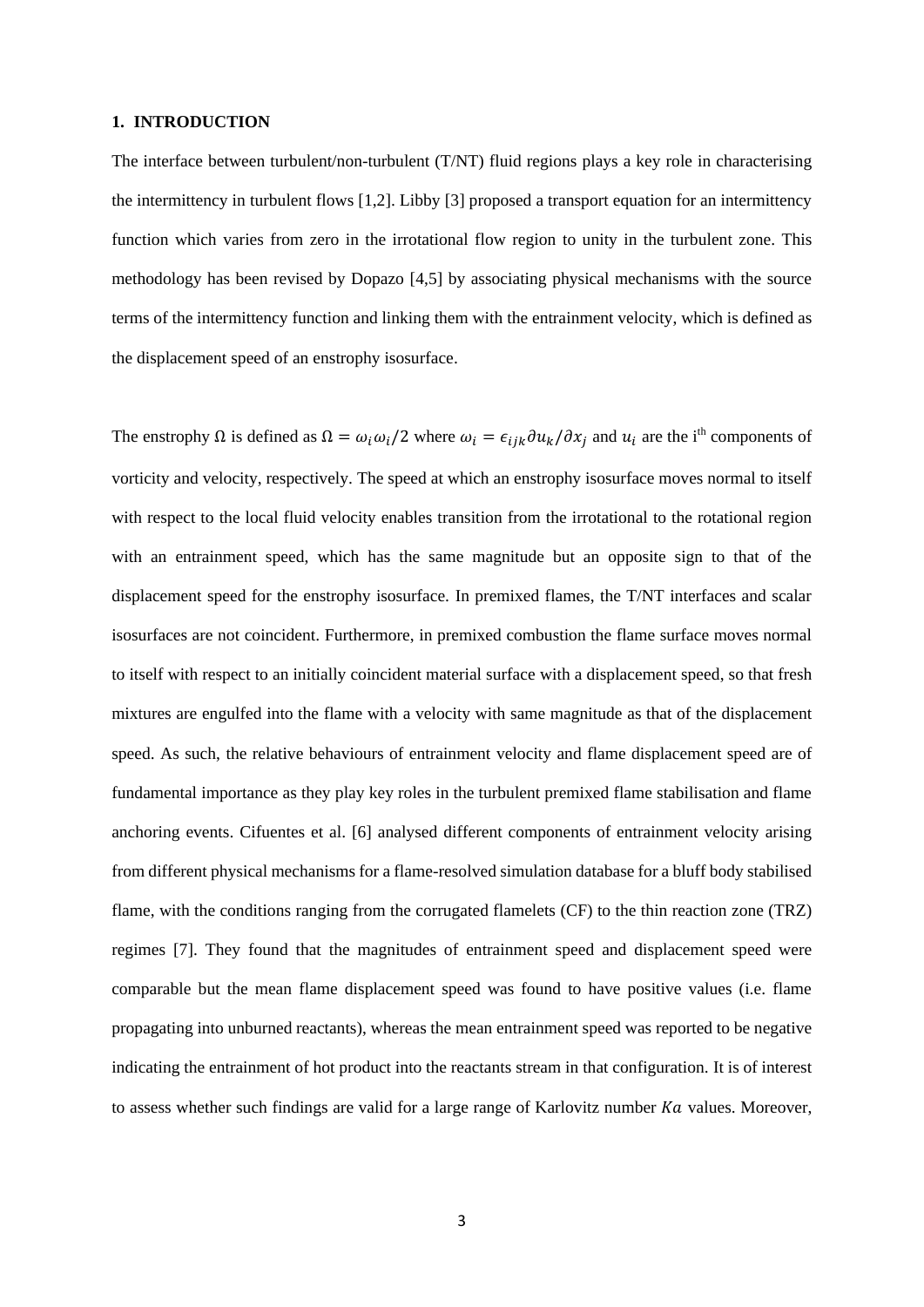the dominant physical mechanisms contributing to the entrainment speed variations need to be investigated at different Karlovitz numbers.

The present analysis addresses these fundamental questions by analysing a Direct Numerical Simulation (DNS) database of statistically planar turbulent H2-air premixed flames considering detailed chemistry and transport, with turbulence parameters spanning a range of different  $Ka$ . The objectives of the current analysis are to identify the dominant physical mechanisms contributing to the entrainment velocity  $V_{\Omega}$ , and its relative magnitude with respect to flame displacement speed  $S_d$  for different values of Ka along with the discussion on the implications of these findings.

#### **2. MATHEMATICAL BACKGROUND AND NUMERICAL IMPLEMENTATION**

The enstrophy  $\Omega$  (i.e.  $\Omega = \omega_i \omega_i / 2$ ) transport equation takes the following form [8-10]:

$$
\frac{\partial \Omega}{\partial t} + u_k \frac{\partial \Omega}{\partial x_k} = \underbrace{\omega_i \omega_k \frac{\partial u_i}{\partial x_k}}_{T_I} \underbrace{-\epsilon_{ijk} \omega_i \frac{1}{\rho^2} \frac{\partial \rho}{\partial x_j} \frac{\partial \tau_{kl}}{\partial x_l}}_{T_{II}} + \underbrace{\frac{\epsilon_{ijk} \omega_i}{\rho} \frac{\partial^2 \tau_{kl}}{\partial x_j \partial x_l}}_{T_{III}} \underbrace{-2 \frac{\partial u_k}{\partial x_k} \Omega}_{T_{IV}} + \underbrace{\epsilon_{ijk} \frac{\omega_i}{\rho^2} \frac{\partial \rho}{\partial x_j} \frac{\partial p}{\partial x_k}}_{T_{V}} \tag{1}
$$

where  $\tau_{kl} = \mu (\partial u_k / \partial x_l + \partial u_l / \partial x_k) - 2(\mu/3) \delta_{kl} (\partial u_m / \partial x_m)$  is the component of the viscous stress tensor,  $\rho$  is density and  $p$  is the pressure. Term  $T_I$  is the vortex stretching contribution to the enstrophy  $\Omega$ transport, whereas term  $T_{II}$  arises due to misalignment between gradients of density and viscous stresses. Term  $T_{III}$  is responsible for molecular diffusion and dissipation of enstrophy  $\Omega$  due to viscous action, whereas term  $T_{IV}$  represents the dilatation contribution. Term  $T_V$  is the baroclinic torque which arises due to misalignment between pressure and density gradients. For a given enstrophy  $\Omega$  isosurface moving with a propagation velocity  $\vec{v}_{\Omega} = \vec{u} + V_{\Omega} \vec{N}_{\Omega}$ , eq. 1 can be written in the kinematic form for an isoenstrophy surface as [6]:

$$
\frac{\partial \Omega}{\partial t} + u_k \frac{\partial \Omega}{\partial x_k} = V_\Omega |\nabla \Omega| \tag{2}
$$

where  $\vec{N}_{\Omega} = -\nabla \Omega / |\nabla \Omega|$  is the vector on the iso-enstrophy surface. Comparing eqs. 1 and 2 yields the expression for the entrainment velocity  $V_{\Omega}$  [6]:

$$
V_{\Omega} = \underbrace{T_I/|\nabla\Omega|}_{V_1} + \underbrace{T_{II}/|\nabla\Omega|}_{V_2} + \underbrace{T_{III}/|\nabla\Omega|}_{V_3} + \underbrace{T_{IV}/|\nabla\Omega|}_{V_4} + \underbrace{T_5/|\nabla\Omega|}_{V_5}
$$
 (3)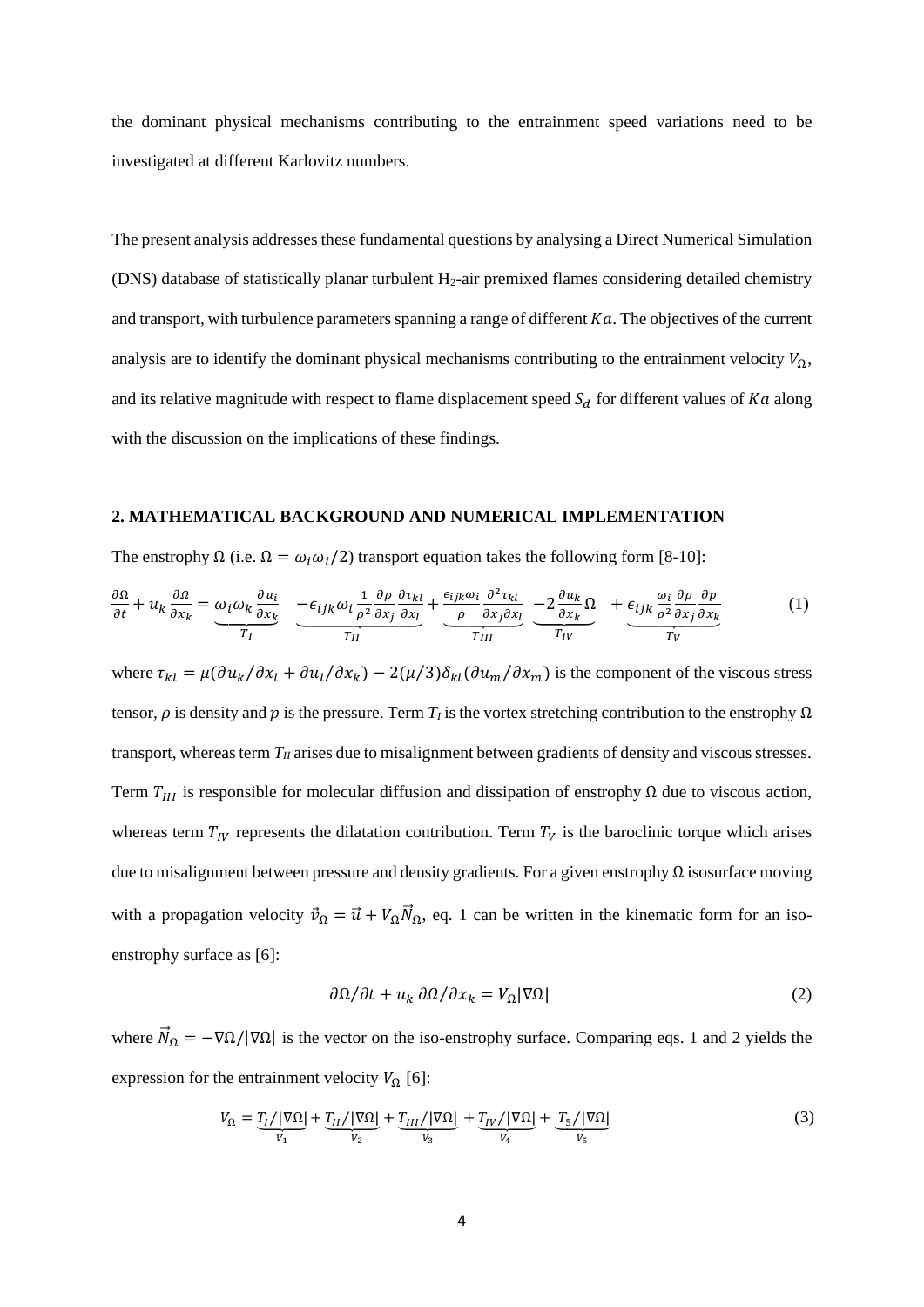Equation 3 provides the expression for the entrainment velocity  $V_{\Omega}$  of an instantaneous enstrophy isosurface, as analysed by Cifuentes et al. [6] in the past.

The scalar fields in premixed flames are often characterized by a reaction progress variable  $c = (Y_{\alpha 0} (Y_\alpha)/(Y_{\alpha 0} - Y_{\alpha \infty})$  and a non-dimensional temperature  $\theta = (\tau - \tau_0)/(\tau_{ad} - \tau_0)$  where  $Y_\alpha$  is the mass fraction of a suitable species  $\alpha$  that varies monotonically across the flame, and  $\tau$ ,  $\tau_0$  and  $\tau_{ad}$  are the instantaneous temperature, unburned gas temperature and adiabatic flame temperature, respectively. The transport equation of *c* is given by [7]:  $\rho[\partial c/\partial t + \vec{u} \cdot \nabla c] = \nabla \cdot (\rho D \nabla c) + \dot{\omega}_c$  where  $\dot{\omega}_c =$  $-\dot{\omega}_\alpha/(Y_{\alpha 0} - Y_{\alpha \infty})$  is the reaction rate of c with  $\dot{\omega}_\alpha$  being the reaction rate of species  $\alpha$ . The isosurfaces of c propagate with a propagation speed  $\vec{v}_c = \vec{u} + S_d \vec{N}$  where  $S_d$  is the flame displacement speed and  $\vec{N} = -\nabla c / |\nabla c|$  is the flame normal vector pointing towards the unburned gas. Accordingly, the flame displacement speed  $S_d$  for a given c isosurface [11,12] can be derived as:

$$
S_d = \underbrace{\dot{\omega}_c / \rho |\nabla c|}_{S_r} + \underbrace{\vec{N} \cdot \nabla (\rho D \vec{N} \cdot \nabla c) / \rho |\nabla c|}_{S_n} - 2D\kappa_m
$$
\n(4)

where  $S_r$ ,  $S_n$  and  $S_t$  are the reaction, normal diffusion and tangential diffusion components of displacement speed and  $\kappa_m = 0.5\nabla \cdot \vec{N}$  is the local flame curvature. Here, the statistics of  $S_d$  and its components are shown for  $\alpha = H_2, O_2$  and  $H_2O$ .

A DNS database [9,13] of statistically planar  $H_2$ -air flames with an equivalence ratio of 0.7 is considered. For this equivalence ratio  $H_2$ -air flames remain thermo-diffusively neutral in terms of stretch rate dependence [14]. A detailed chemical mechanism [15] involving 9 species and 19 chemical reactions is used for this analysis. For this database, the unburned gas temperature  $\tau_0$  is at 300K and pressure is atmospheric, which yields an unstrained laminar burning velocity  $S_L = 135.62 \text{cm/s}$ . A precomputed divergence free, homogeneous, isotropic turbulence field is injected through the inlet. The mean inlet velocity has been gradually modified to match turbulent flame speed during the simulation and the flame is considered to be statistically stationary when the flame area does not vary with time [9]. Turbulent inflow and outflow boundaries are specified in the direction of mean flame propagation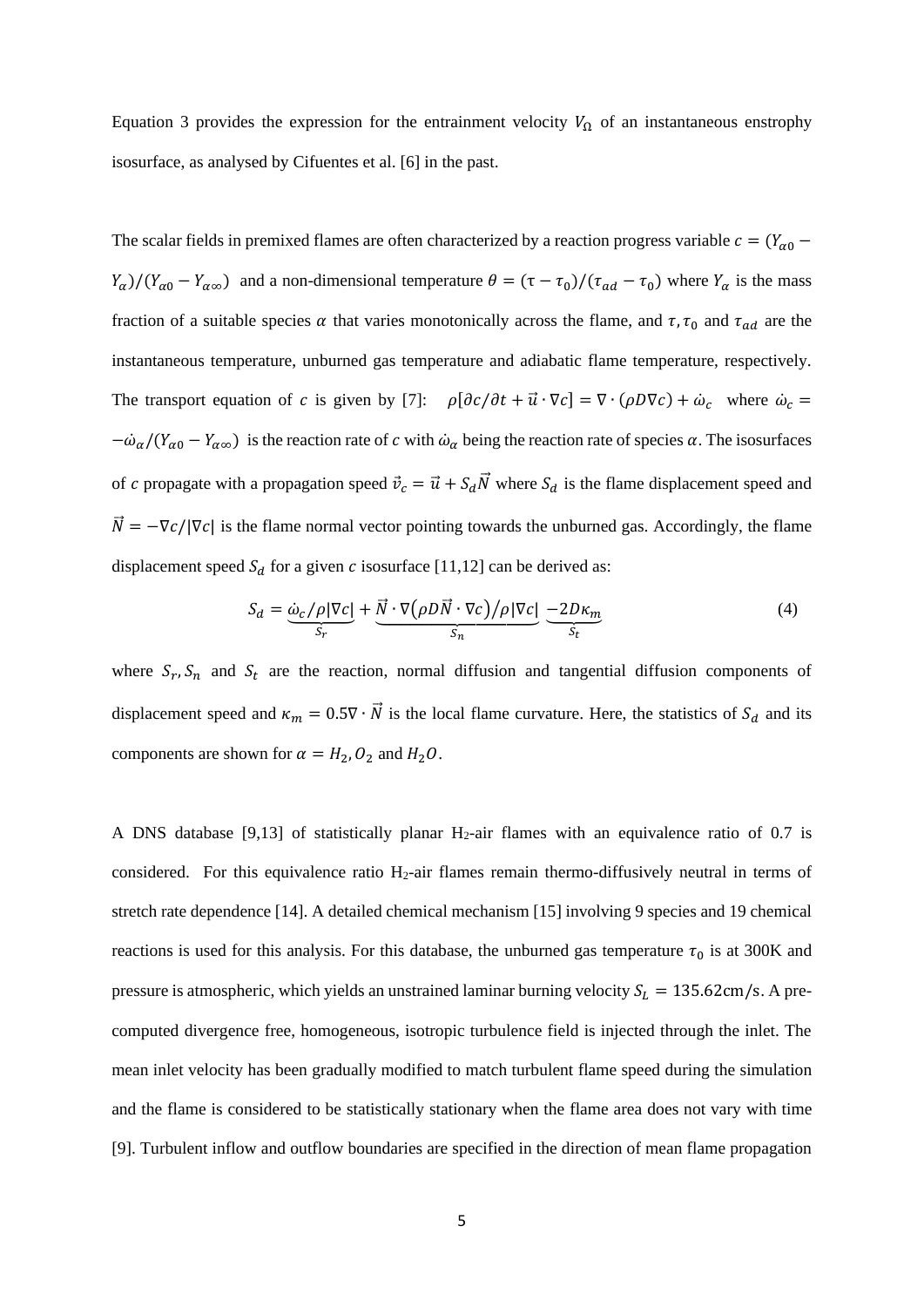and transverse boundaries are considered to be periodic. The inlet values of normalised root-meansquare turbulent velocity fluctuation  $u'/S_L$ , turbulent length scale to flame thickness ratio  $l_T/\delta_{th}$ , Damköhler number  $Da = l_T S_l/u' \delta_{th}$ , Karlovitz number  $Ka =$  $(\rho_0 S_L \delta_{th}/\mu_0)^{0.5} (u'/S_L)^{1.5} (l_T/\delta_{th})^{-0.5}$  and turbulent Reynolds number  $Re_t = \rho_0 u' l_T/\mu_0$  for all cases are provided in Table 1, where  $\rho_0$  is the unburned gas density,  $\mu_0$  is the unburned gas viscosity,  $l_T$  is the most energetic length scale,  $\delta_{th} = (\tau_{ad} - \tau_0) / \max |\nabla \tau|_L$  is the thermal flame thickness for the 1D steady unstretched laminar premixed flame. Cases A and B represent the CF ( $Ka < 1$ ) and TRZ (1 <  $Ka < 100$ ) regimes of combustion and according to the regime diagram by Peters [16] case C belongs to the Broken Reaction Zones (BRZ) regime ( $Ka > 100$ ). If the BRZ regime combustion is realised in case C in the true sense is not relevant to this analysis, but without doubt cases A-C represent a sufficiently wide spectrum of flame characteristics in the  $Ka$  space to provide valuable insights into the change in the dominant physical processes. The domain size is taken to be  $20mm \times 10mm \times 10mm$  $(8mm \times 2mm \times 2mm)$  in cases A and B (case C) and the domain has been discretised by a uniform Cartesian grid of  $512 \times 256 \times 256$  (1280  $\times$  320  $\times$  320) ensuring resolution of the flame and the Kolmogorov length scale. Simulations have been conducted for  $1.0t_e$ ,  $6.8t_e$  and  $6.7t_e$  (i.e.  $t_e = l_T/u'$ ) for cases A-C, respectively, by which the flame surface area and turbulent flame speed reached a quasistationary state and a detailed discussion in this regard can be found elsewhere [13]. The longitudinal integral scale  $L_{11}$  is a factor of 2.5 smaller than most energetic scale  $l_T$  for these cases and thus the simulation time is  $\{2.5,17,16.75\}L_{11}/u'$  for cases A-C, respectively. The values of  $Ka (Da)$  in Table 1 increase (decrease) by a factor 1.6 (2.5) if  $L_{11}$  instead of  $l_T$  is used for their definitions.

The left and right sides of eq. 1 have been evaluated separately and the maximum difference has been found to be smaller than 1% for the postprocessing methods adopted here. A number of snapshots were used after the quasi-stationary state is obtained for the statistical analysis presented in this paper. These statistics remain qualitatively valid since halfway of the simulation time.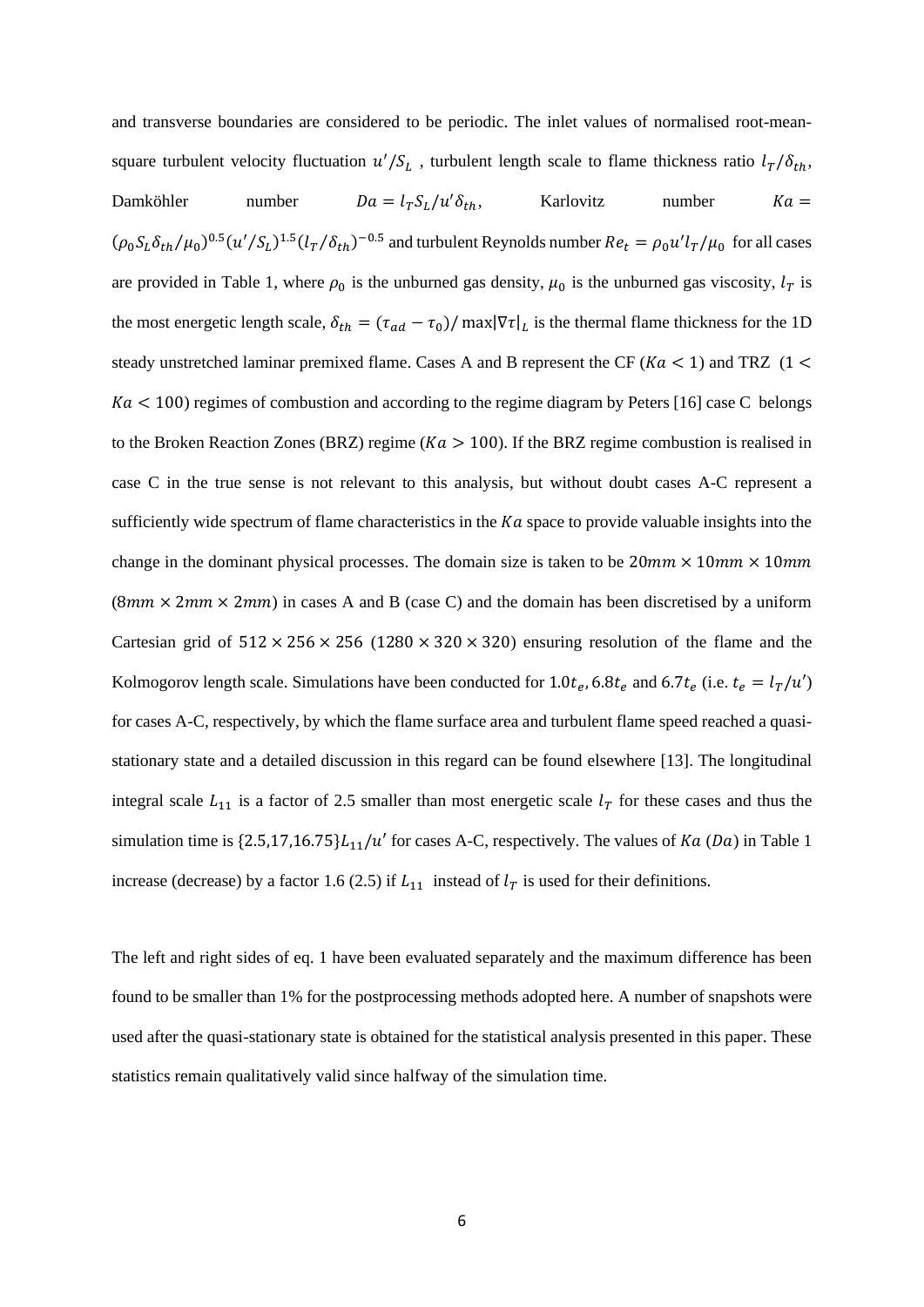## **Table 1: List of inflow turbulence parameters**

| Case | $u'/S_L$ | $l_T/\delta_{th}$ | Re,  | Da   | Ka   |
|------|----------|-------------------|------|------|------|
| A    | 0.7      | 14.0              | 227  | 20.0 | 0.75 |
| B    | 5.0      | 14.0              | 1623 | 2.8  | 14.4 |
| C    | 14.0     | 4.0               | 1298 | 0.29 | 126  |

#### **3. RESULTS & DISCUSSION**

The distributions of log  $(\Omega \times \delta_{th}^2 / S_L^2)$  in the central mid-plane for cases A-C are presented in Figs. 1ac (not in same scale). Figures 1a-c reveal that the frequencies of the occurrences of large magnitudes in  $\Omega$  increase from case A to case C as *Ka* increases. It is further seen that the enstrophy level increases across the flame for case A, whereas it drops drastically from the unburned to the burned gas side in cases B and C.

Figure 2 shows the mean values of  $\Omega \times \delta_{th}^2 / S_L^2$  conditional on θ for cases A-C. In case A, the mean  $\Omega$ increases significantly across the flame and decreases far downstream, whereas case C demonstrates a monotonic drop in the mean  $\Omega$  from the unburned to the burned gas side. In case B, the mean  $\Omega$  decreases initially but exhibits some moderate increase within the flame before eventually decaying on the burned gas side. The flame-generated vorticity due to  $T_V$  is primarily responsible for the augmentation of  $\Omega$ across the flame in case A [10]. By contrast,  $T_{III}$  and  $T_{IV}$  are principally responsible for the decay of  $\Omega$ from the unburned to the burned gas side of the flame in case C [10]. Although  $T_{III}$  and  $T_{IV}$  act to decay the enstrophy in case B,  $T_I$  and  $T_V$  contributions tend to generate  $\Omega$  within the flame and thus case B exhibits a trend which is somewhat in between the behaviours shown by cases A and C. The mean behaviours of  $T_I, T_{II}, T_{III}, T_{IV}$  and  $T_V$  for this database have been reported elsewhere [10] and thus are not repeated here but interested readers are referred to Ref. [10] for further information.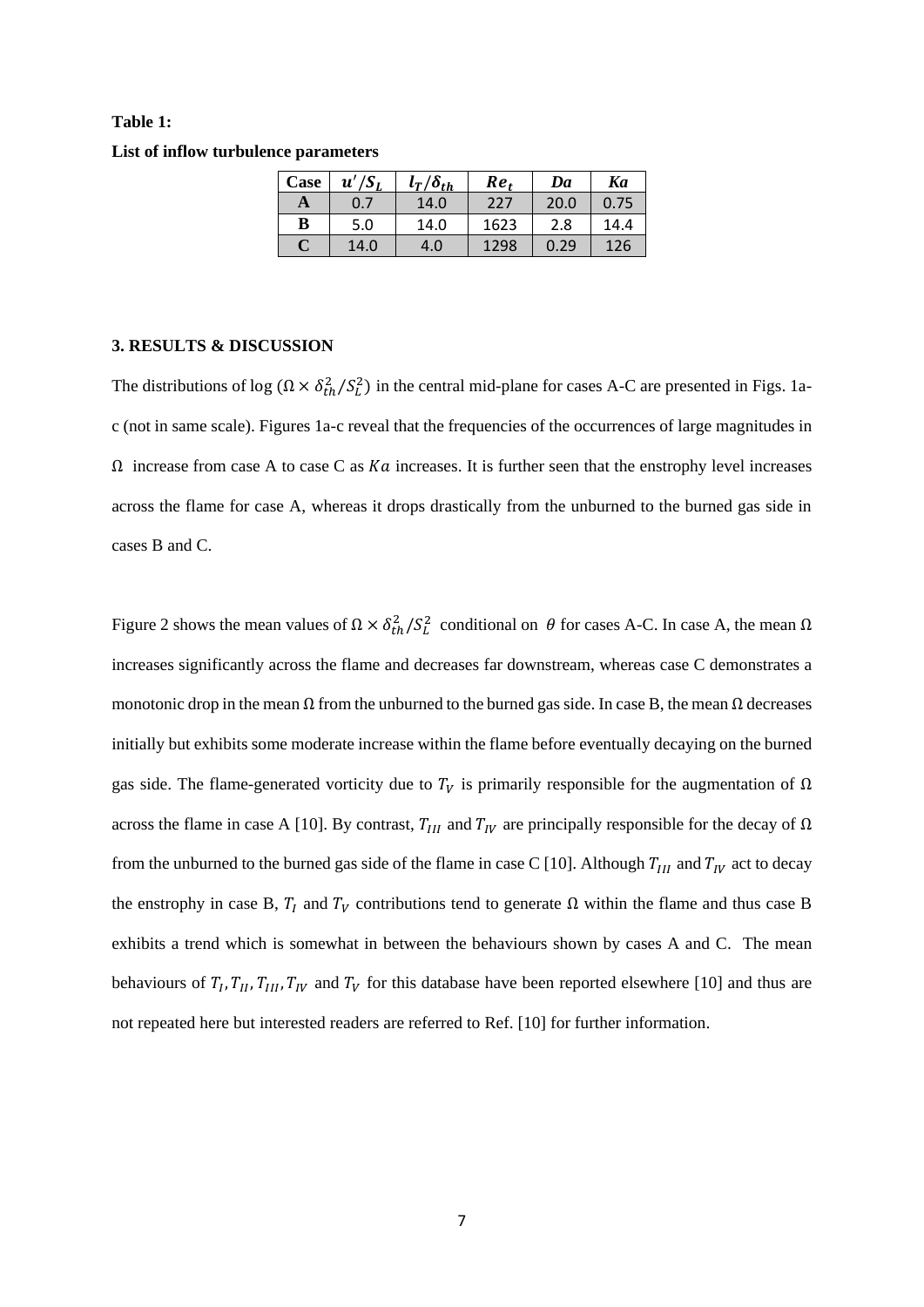

Fig. 1: Distributions of natural logarithm of normalised enstrophy  $\log$  ( $\Omega\times\delta_{th}^2/S_L^2$ ) in the central mid-plane for (a-c) cases A-C. The contours of  $\theta = 0.1, 0.3, 0.5, 0.7$  and 0.8 (from left to right) **are shown by black lines. Note the different scale and magnified view for case C.**



Fig. 2: Variations of the mean values of normalised enstrophy  $\Omega \times \delta_{th}^2/S_L^2$  conditional upon  $\theta$  for **(a-c) cases A-C.**



Fig. 3: Variations of the mean values of  $V_{\Omega}/S_L$  and its components (i.e.  $V_i/S_L$  where  $i =$ 1, 2, 3, 4, 5) conditional on  $\theta$  for (a-c) cases A-C.

The variations of the mean values of  $V_{\Omega}/S_L$  and its components (i.e.  $V_i/S_L$  where  $i = 1,2,3,4,5$ ) conditional on  $\theta$  for cases A-C are shown in Figs. 3a-c. The mean value of  $V_{\Omega}$  is overall positive in case A, implying that the T/NT interface propagates from the higher vorticity to the lower vorticity region. As Ka increases in cases B and C, the mean  $V_{\Omega}$  becomes negative, implying that the T/NT interface retreats into the high vorticity region. Considering mean  $\Omega$  variations shown in Fig. 2, the T/NT interface moves toward the unburned gas side from the burned gas side. However, the underlying mechanisms behind the forward propagation of T/NT interface may be significantly different.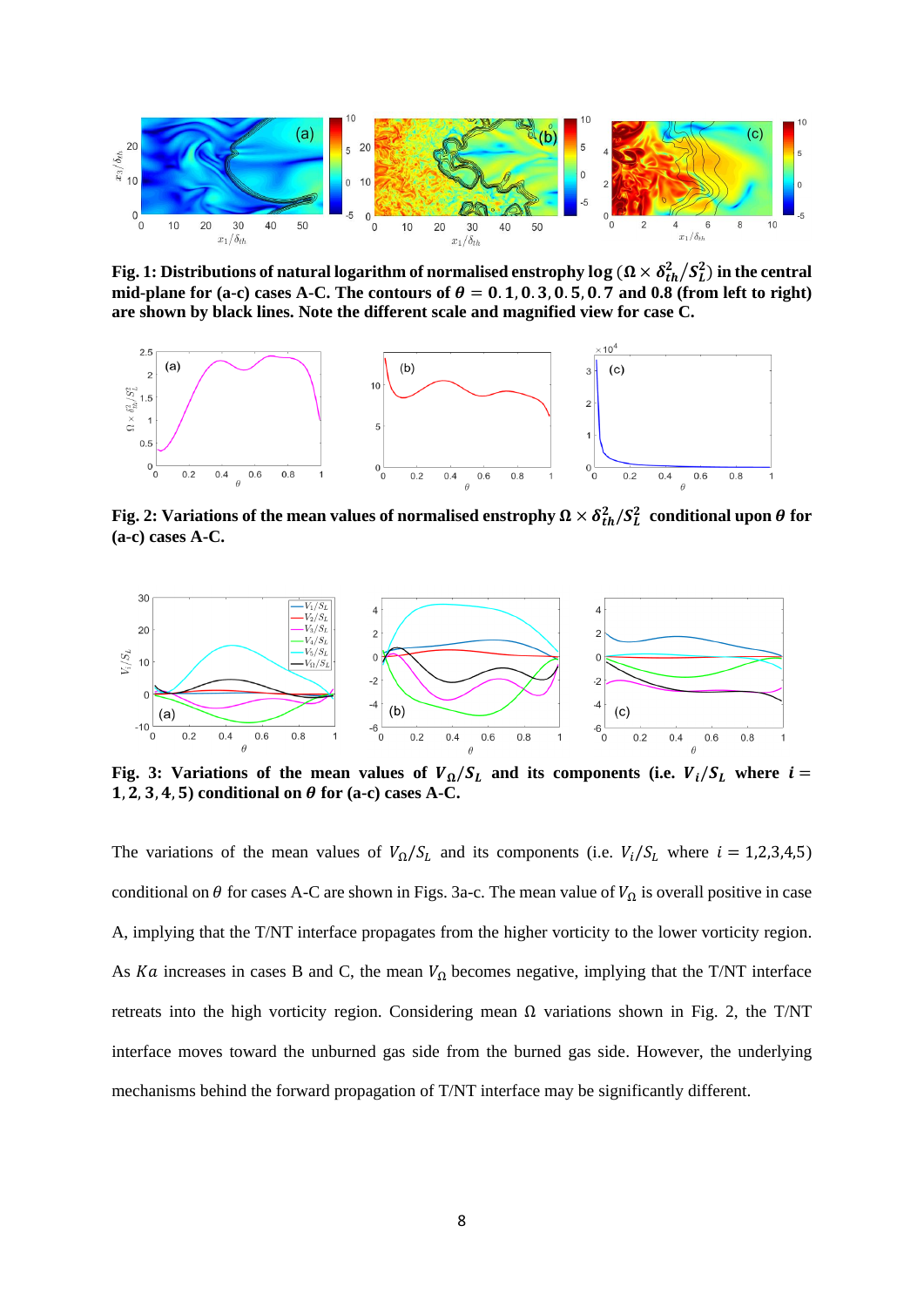To understand this further, the individual components  $V_i/S_L$  are examined. Figure 3a shows that the positive mean entrainment speed in case A is mainly driven by the baroclinic torque  $(V_5)$ , which overrides the retreating effect of the viscous dissipation  $(V_3)$  and dilatation  $(V_4)$  terms. The vortexstretching  $(V_1)$  and the density and stress tensor gradient misalignment  $(V_2)$  have negligible effect here. On the other hand, in case C the negative entrainment speed mainly follows the viscous dissipation  $(V_3)$ and dilatation  $(V_4)$ , which is slightly offset by the positive vortex-stretching effect  $(V_1)$  which is expected for the strong turbulence level. Case B falls in between, where the retreating negative entrainment speed is mainly due to the  $V_3$  and  $V_4$  as in case C, while a significant level of flamegenerated vorticity promotes positive  $V_{\Omega}$  and attenuates the magnitude of the retreatment. In summary, in the flamelet regime the T/NT interface behavior is dominated by the flame-generated vorticity, while the effects become attenuated at high  $Ka$  and the usual characteristics of non-reacting turbulence are recovered.

Figure 4 shows the variations of the mean values of  $S_d/S_L$  and its components (i.e.  $S_r/S_L$ ,  $S_n/S_L$  and  $S_t/S_t$ ) conditional on  $\theta$ , in cases A to C. The results are not shown for  $\theta < 0.1$  and  $\theta > 0.9$  in order to avoid numerical noise introduced by vanishingly small values of  $|\nabla c|$  (see eq. 4). The mean value of  $S_d$  increases from the unburned to the burned gas side due to density drop caused by heat release. The mean value of  $S_r$  remains positive throughout the flame, whereas the mean value of  $S_n$  assumes positive values towards the unburned gas side and negative values in the burned gas side for all choices of  $c$ . The mean value of  $S_t$  remains negligible due to small mean curvature values in the statistically planar flames. To verify that the results do not depend on the choice of the progress variable,  $S_d$  was computed for c based on  $H_2$ ,  $O_2$  and  $H_2O$  mass fractions and the results are overlaid in Fig. 4. Although there are some quantitative differences, the key conclusions remain consistent regardless of the choice of  $c$ . The quantitative differences of  $S_d$  for c based on different species mass fractions are consistent with previous DNS results by Wang et al. [17]. Figures 3a-c indicate that the mean value of  $V_{\Omega}$  can assume both positive and negative values but the mean value of  $S_d$  conditional upon  $\theta$  remains positive for all cases (see Figs. 4a-c), as expected in propagating premixed flames. Figures 3 and 4 suggest that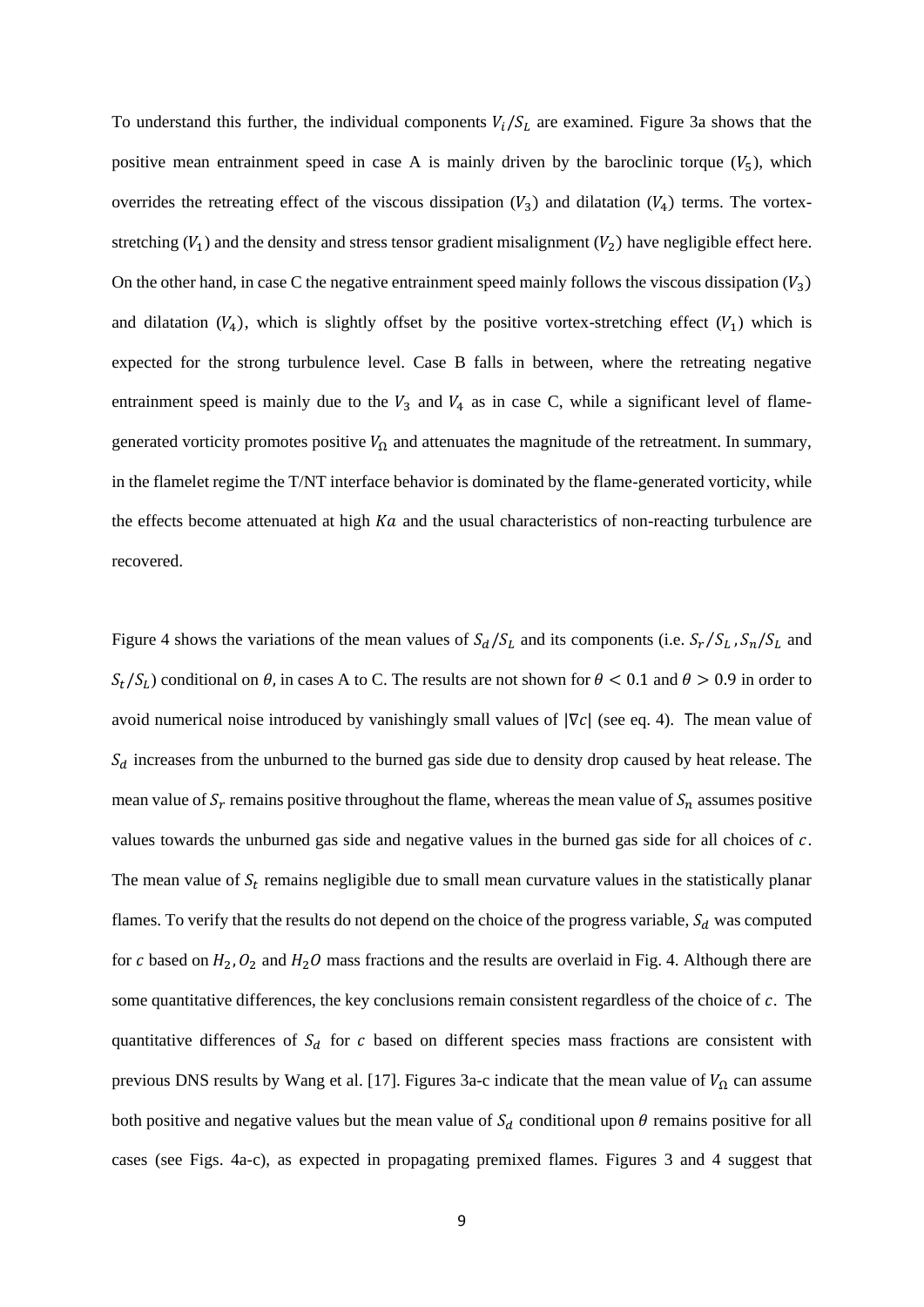chemical reaction affects  $V_5$  arising from the baroclinic torque and displacement speed through its reaction component  $S_r$  and thus an analysis based on a non-reacting mixing layer with density variation is unlikely to offer accurate insights into the entrainment velocity and displacement speed behaviours expected from premixed flames.



Fig. 4: Variations of the mean values of  $S_d/S_L$  and its components (i.e.  $S_r/S_L$  ,  $S_n/S_L$  and  $S_t/S_L$ ) conditional on  $\theta$  for  $c$  definitions based on  $H_2$ ,  $O_2$  and  $H_2O$  mass fractions (solid line, broken line, **and line with crosses, respectively) for (a-c) cases A-C.**

Note that  $V_{\Omega}$  and  $S_d$  are uncorrelated and it was claimed that their mean values are of the same order for  $Ka \approx 1.0$  in Ref. [6] and thus it is worth assessing if this remains valid for other conditions in terms of Ka. Therefore, the ratio  $R_{\Omega d}$  of the mean values of  $V_{\Omega}$  and  $S_d$  (i.e.  $R_{\Omega d} = \langle V_{\Omega} | \theta \rangle / \langle S_d | \theta \rangle$ ) across the flame for cases A-C is shown in Fig. 5a. It can be seen from Fig. 5a that the magnitude of  $R_{\Omega d}$  remains at order unity but the value is positive for case A, whereas it is negative for cases B and C. Again, the results based on different definitions of  $c$  are shown in Fig. 5a with consistent behaviour. The probability density functions (PDFs) of  $V_{\Omega}/S_L$  and  $S_d/S_L$  are shown in Figs. 5b-d for  $\theta = 0.7$  in cases A-C where c was defined based on  $H_2O$  mass fraction. Figures 5b-d indicate that  $V_\Omega/S_L$  shows higher probability of finding large magnitudes of both positive and negative values than in the case of  $S_d/S_L$ . The probability of finding negative value of  $S_d/S_L$  is zero in cases A and B on  $\theta = 0.7$  isosurface but a small probability of finding negative  $S_d/S_L$  is observed for case C. This is found to be consistent with previous DNS results [18] and scaling arguments [7]. The variations of the  $S_d/S_L$  PDFs in response to the changes in  $u'/S_L$  and Ka have been discussed elsewhere [18,19] and will not be repeated here. Figures 5b-d show that the PDFs of  $V_{\Omega}$  on  $\theta = 0.7$  isosurface peak at a negative value and the PDF of  $V_{\Omega}$  is skewed towards the negative value in case C but this trend is not prominent in cases A and B.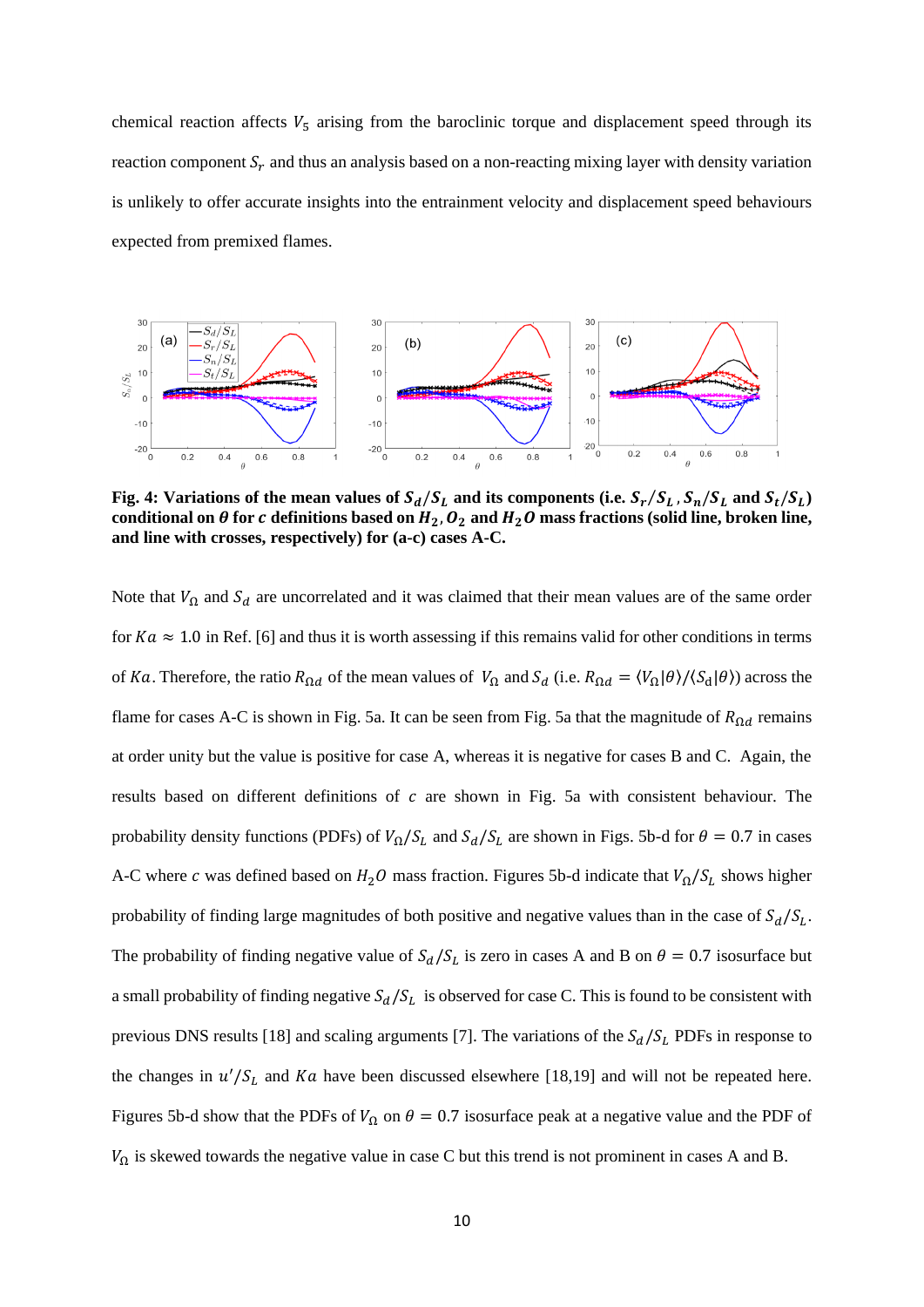

**Fig. 5:** (a) Variations of the ratio  $R_{\Omega d}$  of mean values of  $V_{\Omega}$  and  $S_d$  (i.e.  $R_{\Omega d} = \langle V_{\Omega} | \theta \rangle / \langle S_d | \theta \rangle$ ) conditional on  $\theta$  for c definitions based on  $H_2$ ,  $O_2$  and  $H_2O$  mass fractions and (b-d) PDFs of  $V_{\Omega}/S_L$  and  $S_d/S_L$  (in logarithmic scale) for  $\theta = 0.7$  for *c* definition based on  $H_2O$  mass fraction **for cases A-C.**

The findings from Figs. 5b-d indicate that the distributions of  $V_{\Omega}$  and  $S_d$  are significantly different although the mean values of  $V_{\Omega}$  and  $S_d$  remain comparable and this is valid for all cases considered here irrespective of  $Ka$  and definition of  $c$ .

A combination of predominant  $\Omega$  generation from the unburned to the burned gas side and positive mean values of  $V_{\Omega}$  and  $S_d$  does not necessarily indicate that the directions of  $\Omega$  entrainment and flame propagation are aligned with each other in case A. Similarly, a combination of positive mean  $S_d$  and negative mean  $V_{\Omega}$  does not imply that the  $\Omega$  entrainment and flame normal are collinearly orientated in the opposite direction. The alignment behaviour is analysed in detail by the variations of the mean values of  $\Psi_{\alpha} = |\cos \alpha_c|$ ,  $\Psi_{\beta} = |\cos \beta_c|$ ,  $\Psi_{\gamma} = |\cos \gamma_c|$ ,  $\Phi_{\alpha} = |\cos \alpha_{\Omega}|$ ,  $\Phi_{\beta} = |\cos \beta_{\Omega}|$  and  $\Phi_{\gamma} =$  $|\cos \gamma_{\Omega}|$  conditional upon  $\theta$ , which are presented in Figs. 6a-c for cases A-C, respectively, where  $\alpha_c$ ,  $\beta_c$ and  $\gamma_c$  ( $\alpha_\Omega$ ,  $\beta_\Omega$  and  $\gamma_\Omega$ ) are the angles between  $\vec{N}$  ( $\vec{N}_\Omega$ ) with the most extensive, intermediate and most compressive principal strain rates, respectively. The  $\Psi_{\alpha}$ ,  $\Psi_{\beta}$ ,  $\Psi_{\gamma}$ ,  $\Phi_{\alpha}$ ,  $\Phi_{\beta}$  and  $\Phi_{\gamma}$  statistics presented in Figs. 6a-c are for  $c$  based on  $H_2O$  mass fraction only and other definitions of  $c$  yielded similar results.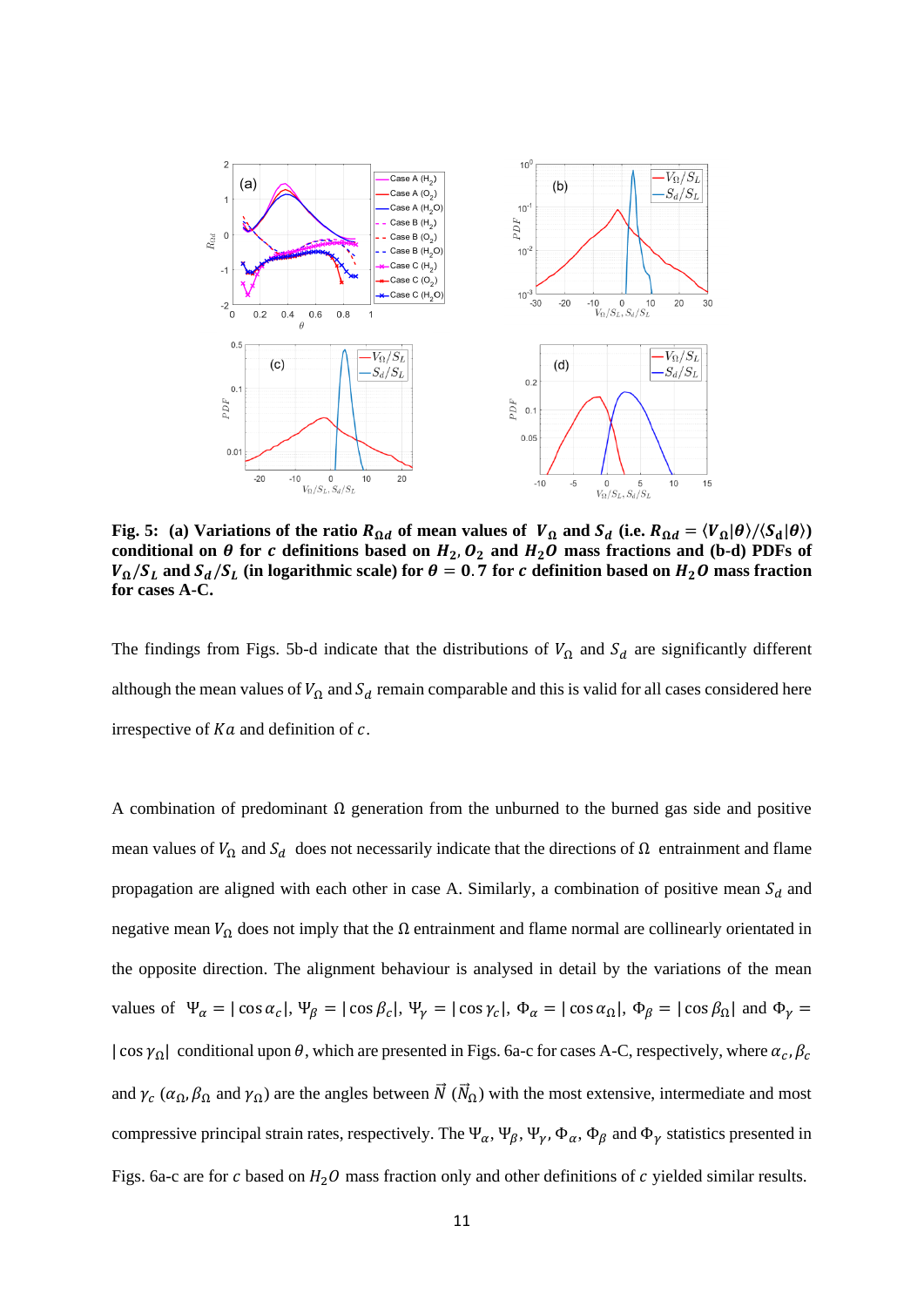

**Fig. 6:** Mean values of  $\Phi_{\alpha} = |\cos \alpha_{\Omega}|$  (magenta solid line),  $\Phi_{\beta} = |\cos \beta_{\Omega}|$  (red solid line) and  $\Phi_{\gamma} = |\cos \gamma_{\Omega}|$  (blue solid line),  $\Psi_{\alpha} = |\cos \alpha_{c}|$  (magenta line with crosses),  $\Psi_{\beta} = |\cos \beta_{c}|$  (red line with crosses) and  $\Psi_{\gamma} = |\cos \gamma_c|$  (blue line with crosses) conditional upon  $\theta$  for (a-c) cases A-**C.** 

Figure 6 shows that the mean value of  $\Phi_{\alpha}$  ( $\Psi_{\alpha}$ ) remains greater than the mean values of  $\Phi_{\beta}$  and  $\Phi_{\gamma}$ (Ψ<sub>β</sub> and Ψ<sub>ν</sub>) for the major part of the flame in case A but this behaviour changes towards the burned gas side where the effects of thermal expansion are weak and the mean value of  $\Phi_{\gamma}(\Psi_{\gamma})$  assumes the highest value. In cases A and B, the mean value of  $\Phi_{\alpha}(\Psi_{\alpha})$  assumes greater magnitudes than those of  $\Phi_\beta$  and  $\Phi_\gamma$  ( $\Psi_\beta$  and  $\Psi_\gamma$ ) around  $0.1 \le \theta \le 0.3$  where the dilatation rate effects are the strongest in these flames [20], whereas the mean value of  $\Phi_{\gamma}(\Psi_{\gamma})$  remains greater than those of  $\Phi_{\alpha}$  and  $\Phi_{\beta}$  ( $\Psi_{\alpha}$ ) and  $\Psi_{\beta}$ ) for the major part of the flame in case C. This suggests that  $\vec{N}$  and  $\vec{N}_{\Omega}$  predominantly align with the eigenvector corresponding to the most extensive principal strain rate in case A and only in the region where thermal expansion effects are strong in cases B and C, whereas  $\vec{N}$  and  $\vec{N}_{\Omega}$  preferentially align collinearly with the most compressive principal strain rate direction for the major part of the flame in cases B and C, and also in the burned gas side in case A. It has been discussed elsewhere that  $\vec{N}$ preferentially aligns with the most extensive principal strain rate for  $Da \gg 1$  [21] and also in the region where the strain rate induced by thermal expansion dominates over turbulent straining even for  $Da <$ 1. By contrast,  $\vec{N}$  preferentially aligns with the most compressive principal strain rate similar to passive scalar mixing [22], when turbulent straining dominates over the strain rate induced by thermal expansion [21]. The findings from Fig. 6 suggest that  $\vec{N}_{\Omega}$  behaves similar to  $\vec{N}$  and they are collinearly aligned. It is important to note that vorticity  $\vec{\omega}$  predominantly aligns with the intermediate principal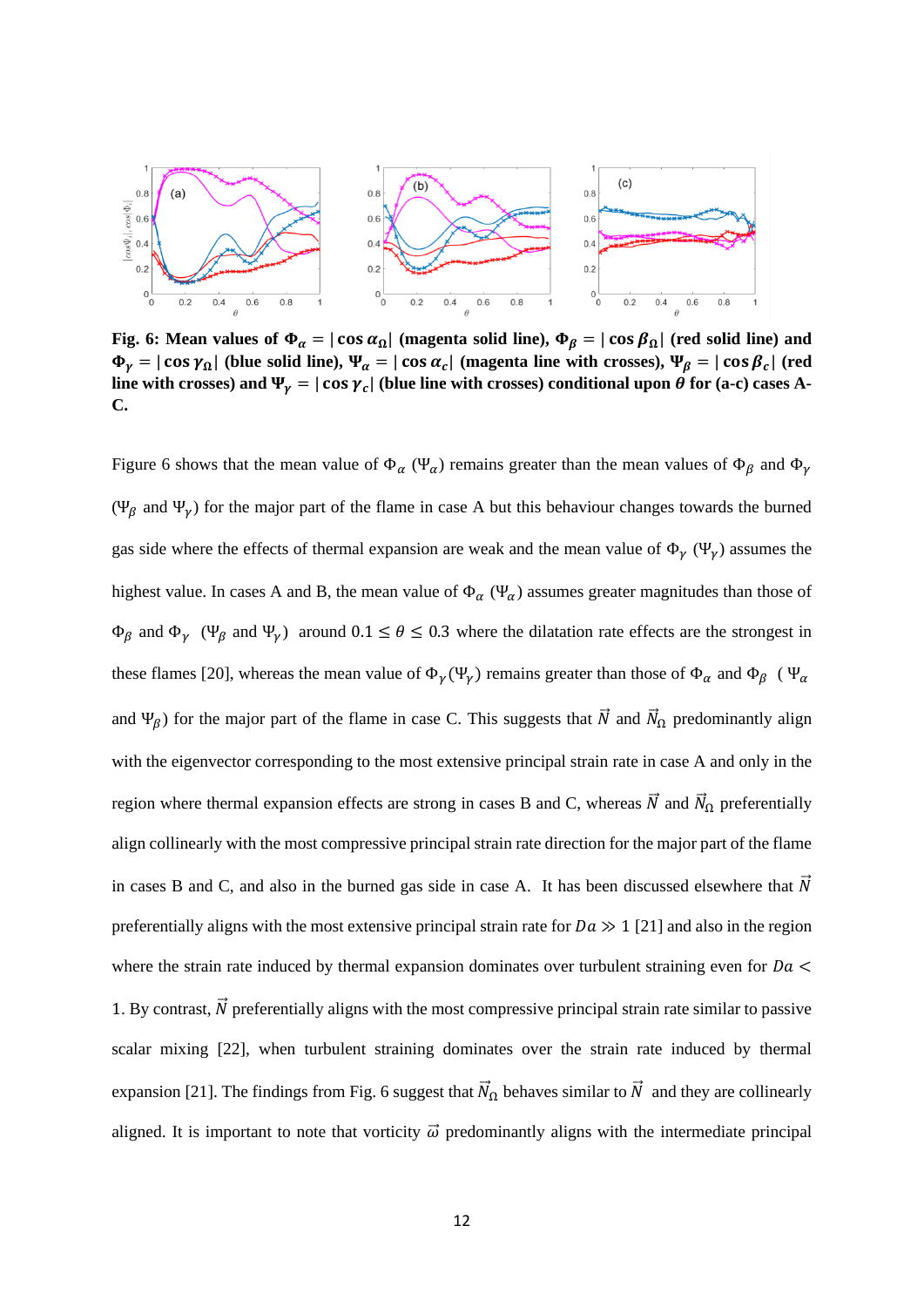strain rate for all cases (not shown here but consistent with Refs. [22,23]) but the alignment of  $\bar{N}_{\Omega}$ (where  $N_{\Omega i} = -\omega_i \partial \omega_i / \partial x_i / |\nabla \Omega|$ ) is not only dependent on  $\omega_i$  but also on  $\partial \omega_i / \partial x_i$  and  $|\nabla \Omega|$ .

Finally, differences in the topologies of c and  $\Omega$  isosurfaces are examined. The PDFs of curvature shape factors  $s_{h\Omega}$  and  $s_{hc}$  for c (based on  $H_2O$  mass fraction but other definitions yielded similar results) and  $Ω$  isosurfaces for  $θ = 0.3, 0.5$  and 0.7 isosurfaces are shown in Fig. 7. The curvature shape factor for an isosurface is defined as  $\kappa_{min}/\kappa_{max}$ , which is calculated from the two principal curvatures  $\kappa_1$  and  $\kappa_2$ of the isosurface [24,25] such that  $\kappa_{min}$  is the smaller of  $\kappa_1$  and  $\kappa_2$  by magnitude and  $\kappa_{max}$  is the other. The shape factors  $s_{h\Omega} = 1.0$  and  $s_{hc} = 1.0$  correspond to spherical curvatures, whereas  $s_{h\Omega} = -1.0$ and  $s_{hc} = -1.0$  indicate spherical saddle points. The shape factors of  $s_{h\Omega} = 0.0$  and  $s_{hc} = 0.0$ correspond to locally cylindrical two-dimensional surfaces. The joint PDFs of =  $0.5(\kappa_1 + \kappa_2)$  and Gauss curvature  $\kappa_1 \kappa_2$  for both c and  $\Omega$  isosurfaces have been found to be qualitatively similar to that presented in Cifuentes et al. [6] and thus are not repeated here.



Fig. 7: PDFs of curvature shape factors  $s_{h\Omega}$  and  $s_{hc}$  for  $\theta = 0.3, 0.5$  and 0.7 isosurfaces for (a-c) **cases A-C.**

Figure 7 shows that the probability of finding a local cylindrical structure is the highest for both  $c$  and  $\Omega$  isosurfaces. There is a modest probability of finding saddle points and zero probability of finding spherical curvature on both  $c$  and  $\Omega$  isosurfaces for all cases considered here. Figures 7a-c reveal that the probability of saddle type topologies for both  $c$  and  $\Omega$  isosurfaces increases from case A to case C. Figure 7 shows that there are little variations in the PDFs of  $s_{h\Omega}$  and  $s_{hc}$  between different  $\theta$  for all cases considered here.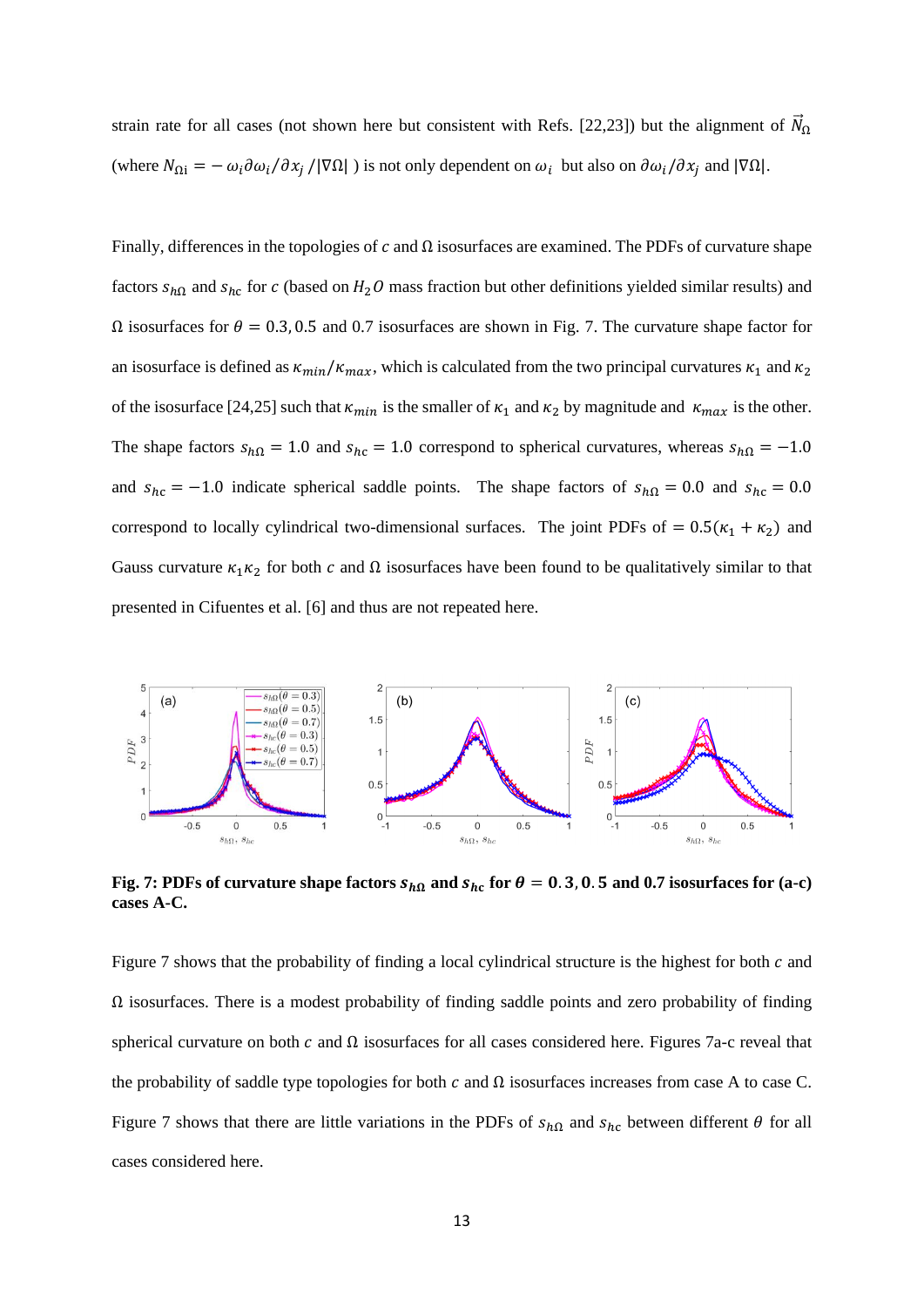The findings from Figs. 5-7 indicate that the topologies of  $c$  and  $\Omega$  isosurfaces remain qualitatively similar and  $\vec{N}$  and  $\vec{N}_{\Omega}$  remain collinearly aligned for all cases considered here. Thus, turbulence and combustion modelling strategies cannot be considered in isolation in premixed turbulent flames and both turbulence and combustion modelling strategies should account for the variation of  $Ka$  for accurate modelling of premixed turbulent flames. This is also reflected in the modelling of turbulent scalar fluxes and sub-grid stresses, as indicated in [26,27].

#### **4. CONCLUSIONS**

The statistics of  $V_{\Omega}$  and  $S_d$  and their components have been analysed based on a DNS database of statistically planar turbulent  $H_2$ -air flames with an equivalence ratio of 0.7 with a range of different  $Ka$ . It has been found that baroclinic torque and dilatation rate components of  $V_{\Omega}$  play key roles for the flame with  $Ka < 1$  but their influences weaken progressively with increasing  $Ka$ . By contrast, the relative contribution of the vortex-stretching component of  $V_{\Omega}$  strengthens with increasing Ka. The statistical behaviours of  $S_d$  and its components have been shown to be qualitatively similar in flames of different values of  $Ka$ . However, the individual components of  $S_d$  have been found to be affected by the definition of c. In the flame with  $Ka < 1$ , the mean  $V_{\Omega}$  remains positive but it assumes negative values in the flames representing  $Ka > 1$ . The ratio of mean values of  $V_{\Omega}$  and  $S_d$  conditioned on nondimensional temperature remains of the order of unity but the PDFs of  $V_{\Omega}$  exhibit higher probabilities of finding large magnitudes than those in the case of  $S_d$ . The isosurfaces of c and  $\Omega$  have been shown to exhibit qualitatively similar surface topologies and the corresponding normal vectors also show qualitatively similar alignments with local principal directions, which change with  $Da \sim Re_t^{0.5}/Ka$ . These findings suggest that it is not only sufficient to modify the mean reaction rate closure with the variation of  $Ka$  but an alternation of the underlying turbulence modelling might also be necessary for accurate predictions of turbulent premixed combustion. The cases considered in the present study indicate clear trends in terms of statistical behaviours of  $V_{\Omega}$  and topologies of c and  $\Omega$  isosurfaces with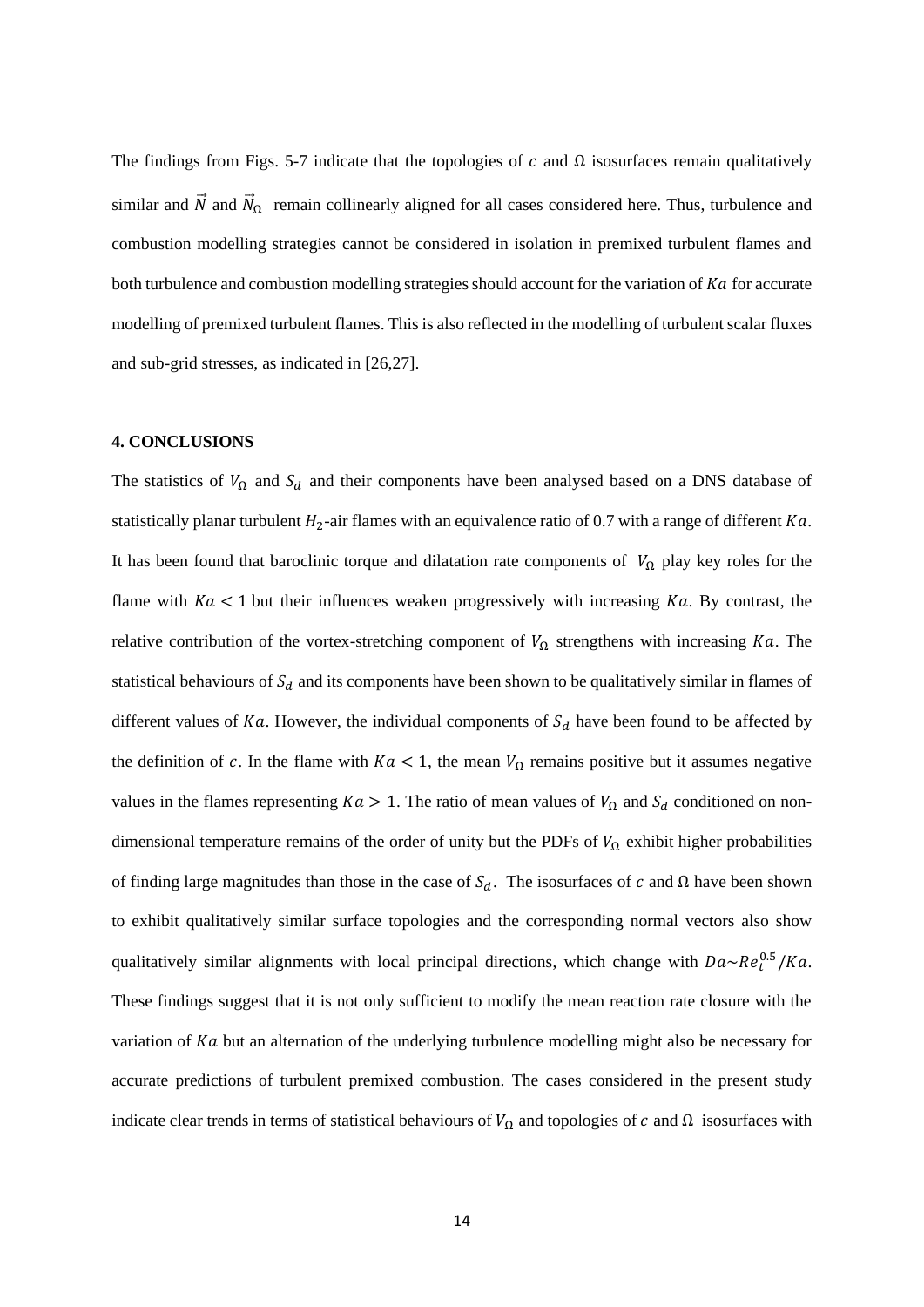increasing  $Ka$  but more cases need to be investigated to identify the dominant physical processes in different combustion regimes.

### **ACKNOWLEDGEMENTS**

NC is grateful to EPSRC (EP/K025163/1, EP/R029369/1) and ARCHER for computational support. HGI is grateful to KAUST for research funding and computational support respectively.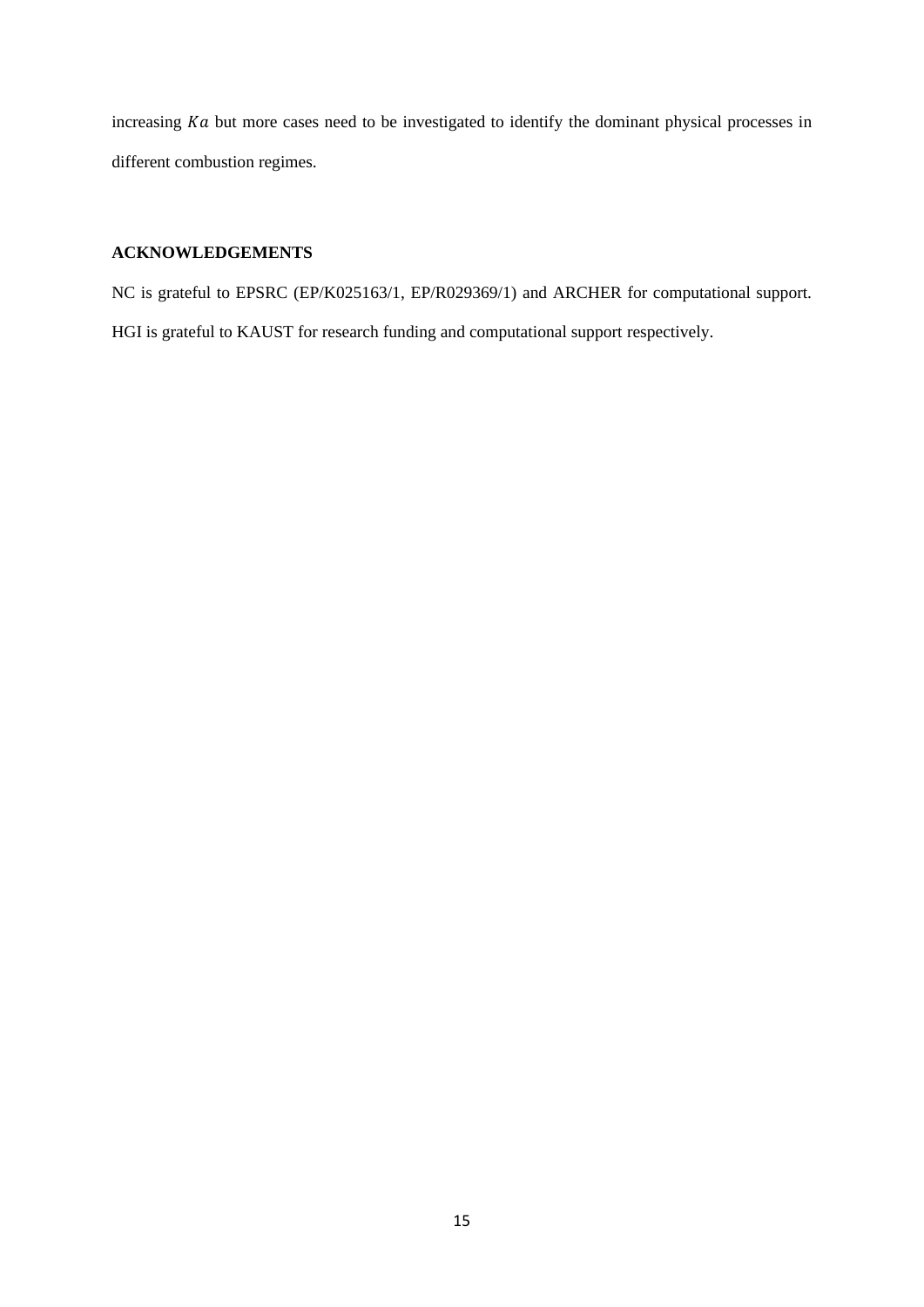#### **REFERENCES**

[1] S. Corrsin, Investigation of flow in an axially symmetrical heated jet of air, NACA Report No. W-94, 1943.

[2] S. Corrsin, A. Kistler, Free-stream boundaries of turbulent flows, NACA Report No. 1244 , 1955.

[3] P.A. Libby, On the prediction of intermittent turbulent flows, J. Fluid Mech., 68 (1975) 273–295.

[4] C. Dopazo, On conditioned averages for intermittent turbulent flows, J. Fluid Mech., 81 (1977) 433– 438.

[5] C. Dopazo, A probabilistic approach to turbulent flame theory, Acta Astron., 6 (1977) 999–1004.

[6] L. Cifuentes, A. M. Kempf, C. Dopazo, Local entrainment velocity in a premixed turbulent annular jet flame, Proc. Combust. Inst., 37 (2019) 2493-2501.

[7] N. Peters, P. Terhoeven, J.H. Chen, T. Echekki, Proc. Combust. Inst., 27 (1998) 833-839.

[8] N. Chakraborty, I. Konstantinou, A. Lipatnikov, Effects of Lewis number on vorticity and enstrophy transport in turbulent premixed flames, Phys. Fluids 28 (2016) 015109.

[9] C. Dopazo, L. Cifuentes, N. Chakraborty, Vorticity budgets in premixed combusting turbulent flows at different Lewis numbers, Phys. Fluids 29 (2017) 045106.

[10] V. Papapostolou, D. H Wacks, M. Klein, N. Chakraborty, H. G. Im, Enstrophy transport conditional on local flow topologies in different regimes of premixed turbulent combustion, Scientific Reports, 7 (2017) 11545.

[11] T. Echekki, J.H. Chen, Analysis of the contribution of curvature to premixed flame propagation Combust. Flame 118 (1999) 308–311.

[12] N. Chakraborty, S. Cant, Unsteady effects of strain rate and curvature on turbulent premixed flames in an inflow-outflow configuration, Combust. Flame 137 (2004) 129–147.

[13] H.G. Im, P.G. Arias., S. Chaudhuri, H.A. Uranakara, Direct numerical simulations of statistically stationary turbulent premixed flames, Combust. Sci. Technol., 188 (2016) 1182-1198.

[14] J. H. Chen, H.G. Im, Correlation of flame speed with stretch in turbulent premixed Methane/Air flames, Proc. Combut. Inst., Pittsburgh, 27 (1998) 819-826.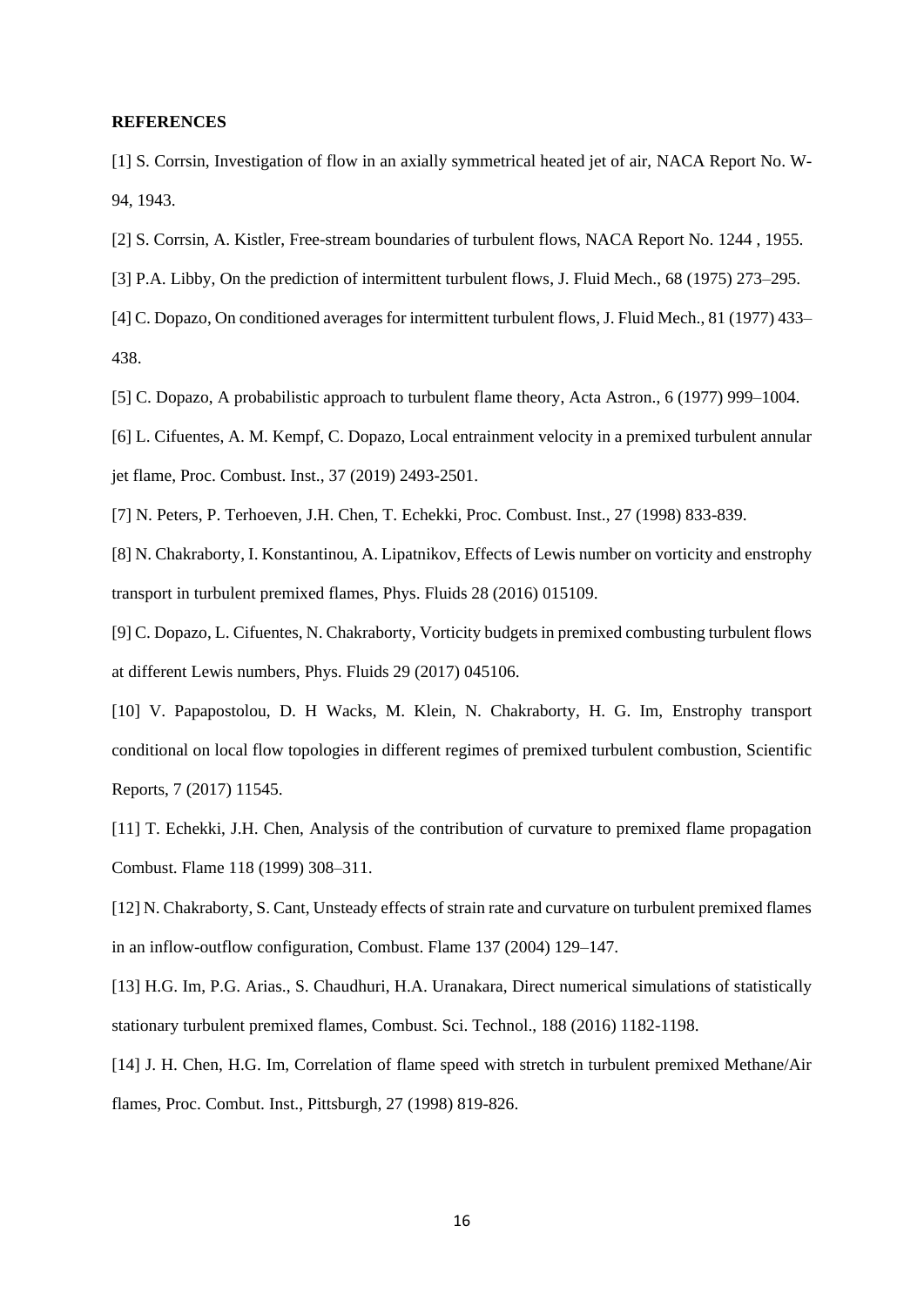[15] M.P. Burke, M. Chaos, Y. Ju, F.L. Dryer, S.J. Klippenstein, Comprehensive H2-O2 kinetic model for high-pressure combustion, Int. J. Chem. Kin., 44, (2012) 444-474.

[16] N. Peters, Turbulent Combustion, Cambridge University Press, 2000.

[17] H. Wang, E.R. Hawkes, J. H. Chen, A direct numerical simulation study of flame structure and stabilization of an experimental high Ka CH4/air premixed jet flame, Combust. Flame, 180 (2017) 110- 123.

[18] N. Chakraborty, Comparison of displacement speed statistics of turbulent premixed flames in the regimes representing combustion in corrugated flamelets and thin reaction zones, Phys. Fluids, 19 (2007) 105109.

[19] N. Chakraborty, M. Klein, R.S. Cant, Effects of turbulent Reynolds number on the displacement speed statistics in the thin reaction zones regime turbulent premixed combustion, J. Combust., 2011 (2011) 473679.

[20] D.H. Wacks, N. Chakraborty, M. Klein, P.G. Arias, H.G. Im, Flow topologies in different regimes of premixed turbulent combustion: A direct numerical simulation analysis, Phys. Rev. F, 1, (2016) 083401.

[21] N. Chakraborty, N. Swaminathan, Influence of Damköhler number on turbulence-scalar interaction in premixed flames, Part I: Physical Insight , Phys. Fluids, 19 (2007) 045103.

[22] W.T. Ashurst, A. Kerstein, R.M. Kerr, C.H. Gibson, Numerical simulation of turbulent flame structure with non-unity Lewis number, Phys. Fluids A, 30 (1987) 2343.

[23] N. Chakraborty, Alignment of vorticity with strain rates in turbulent premixed flames, Eur. J. Mech. B-Fluids, 46 (2014) 201-220.

[24] R.S. Cant, C.J. Rutland, A. Trouvé, Statistics for laminar flamelet modelling, Proceeding of the Summer Program 1990, Center for Turbulence Research, Stanford, pp. 271-279, 1990.

[25] C. Dopazo , J. Martin , J. Hierro, Local geometry of isoscalar surfaces, Phys. Rev. E. 76 (2007) 056316.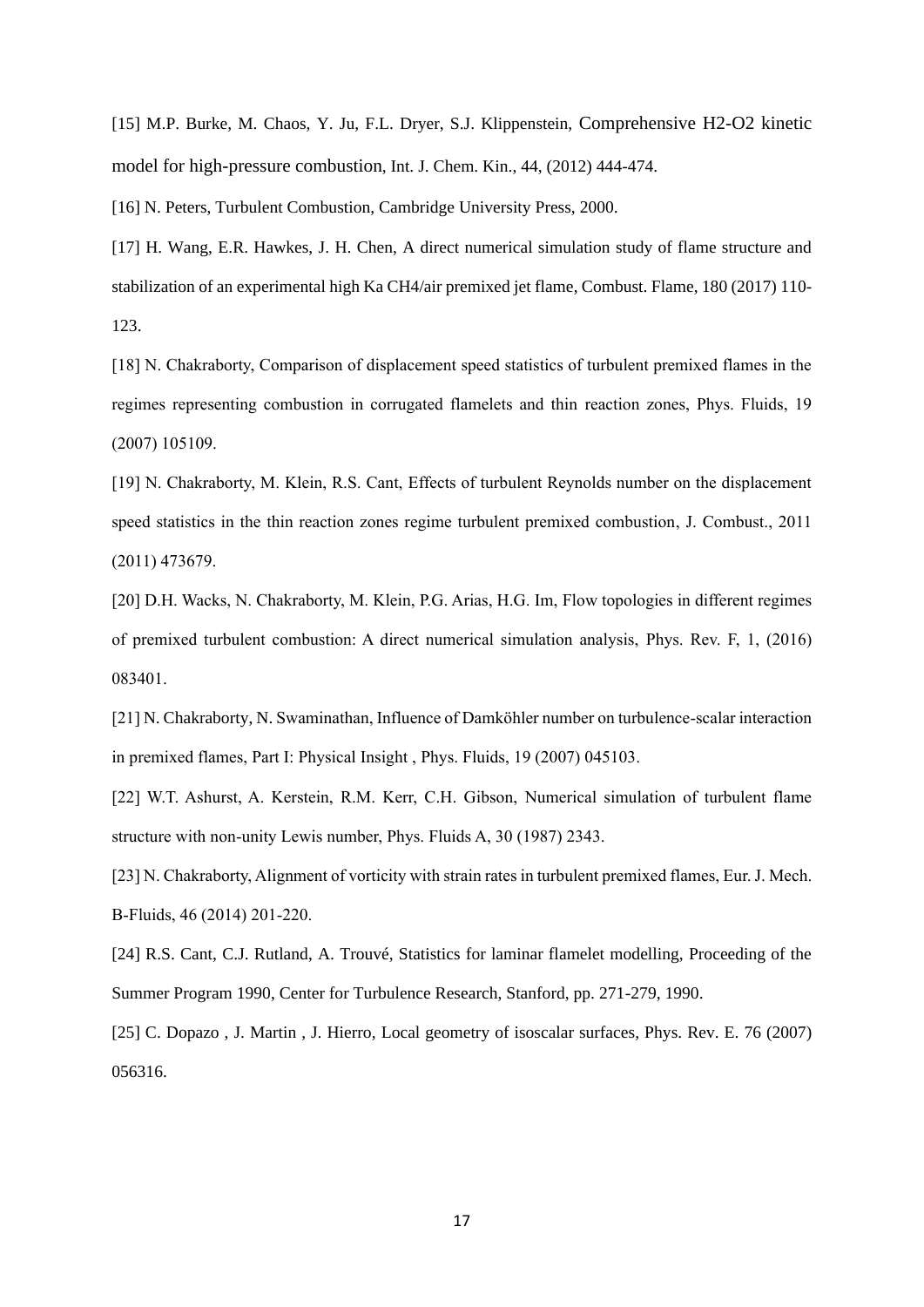[26] M. Klein, C. Kasten, N. Chakraborty and Y. Gao, A-priori Direct Numerical Simulation assessment of sub-grid scale stress tensor closures for turbulent premixed combustion, Comp. Fluids, 122 (2015) 1-11.

[27] M. Klein, C. Kasten, N. Chakraborty, N. Mukhadiyev and H.G. Im, Turbulent scalar fluxes in Ηydrogen-Air premixed flames at low and high Karlovitz numbers, Combust. Theor. Modell., 22 (2018) 1-16.